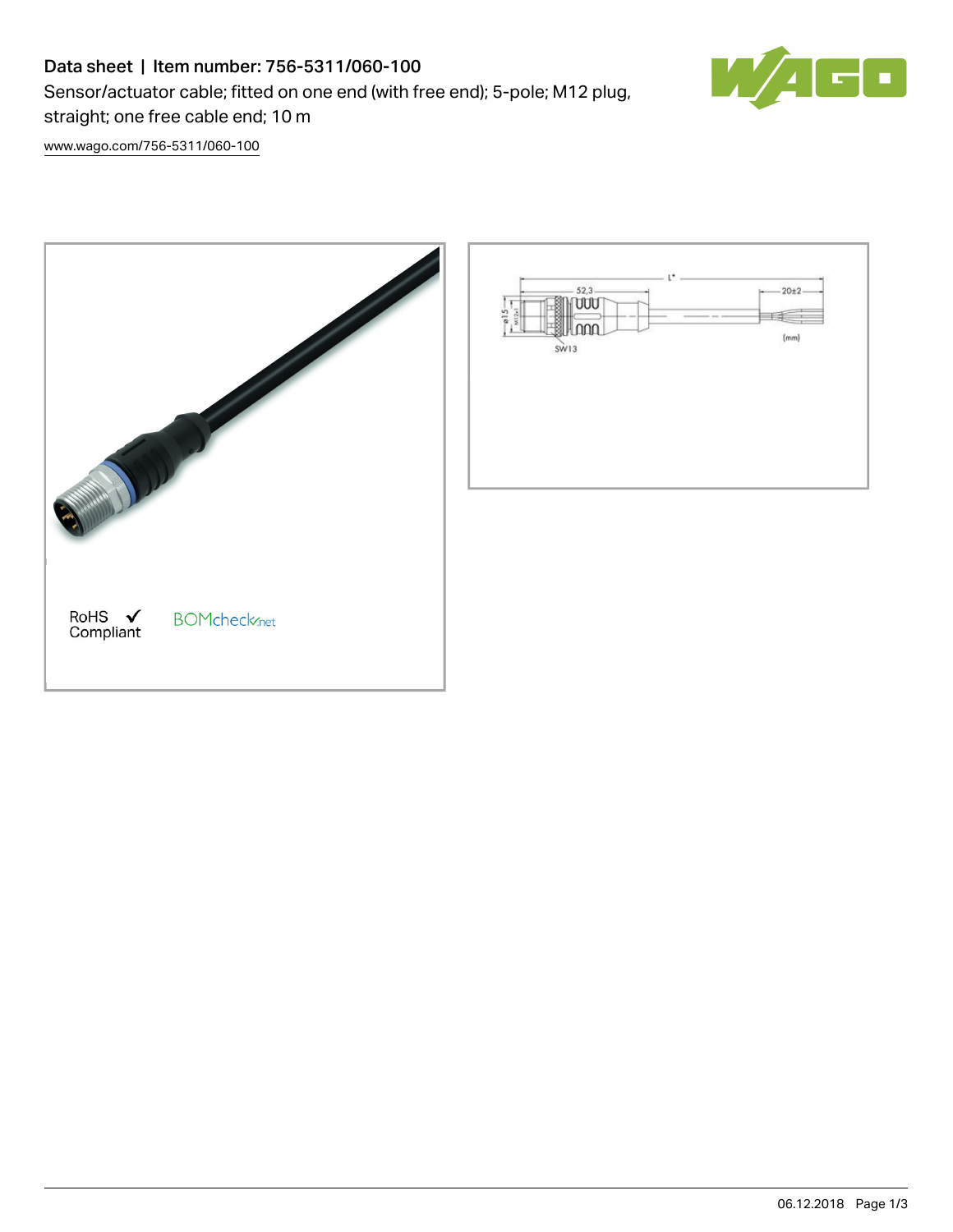





#### Item description

Short description:

- $\blacksquare$ PUR, halogen-free
- Suitable for drag chains
- $\blacksquare$ Good resistance to microbes, hydrolysis, oil, chemicals and UV radiation.
- П Good chemical resistance.
- $\blacksquare$ Cable used: UL listed

#### Data

#### Technical Data

| Connection type                             | M <sub>12</sub> plug - free end |
|---------------------------------------------|---------------------------------|
| No. of poles                                | 5                               |
| Anschlusspunkt geschirmt                    | yes                             |
| Leitungsanschlussrichtung zur Steckrichtung | $0^{\circ}$                     |
| Steckgesichtkodierung Leitung/Adapter 1 1   | A coded                         |
| Cable length                                | 10 <sub>m</sub>                 |
| Operating voltage                           | <b>AC/DC 250 V</b>              |
| Operating current                           | 4A                              |
| Rated surge voltage                         | 1,5 kV                          |